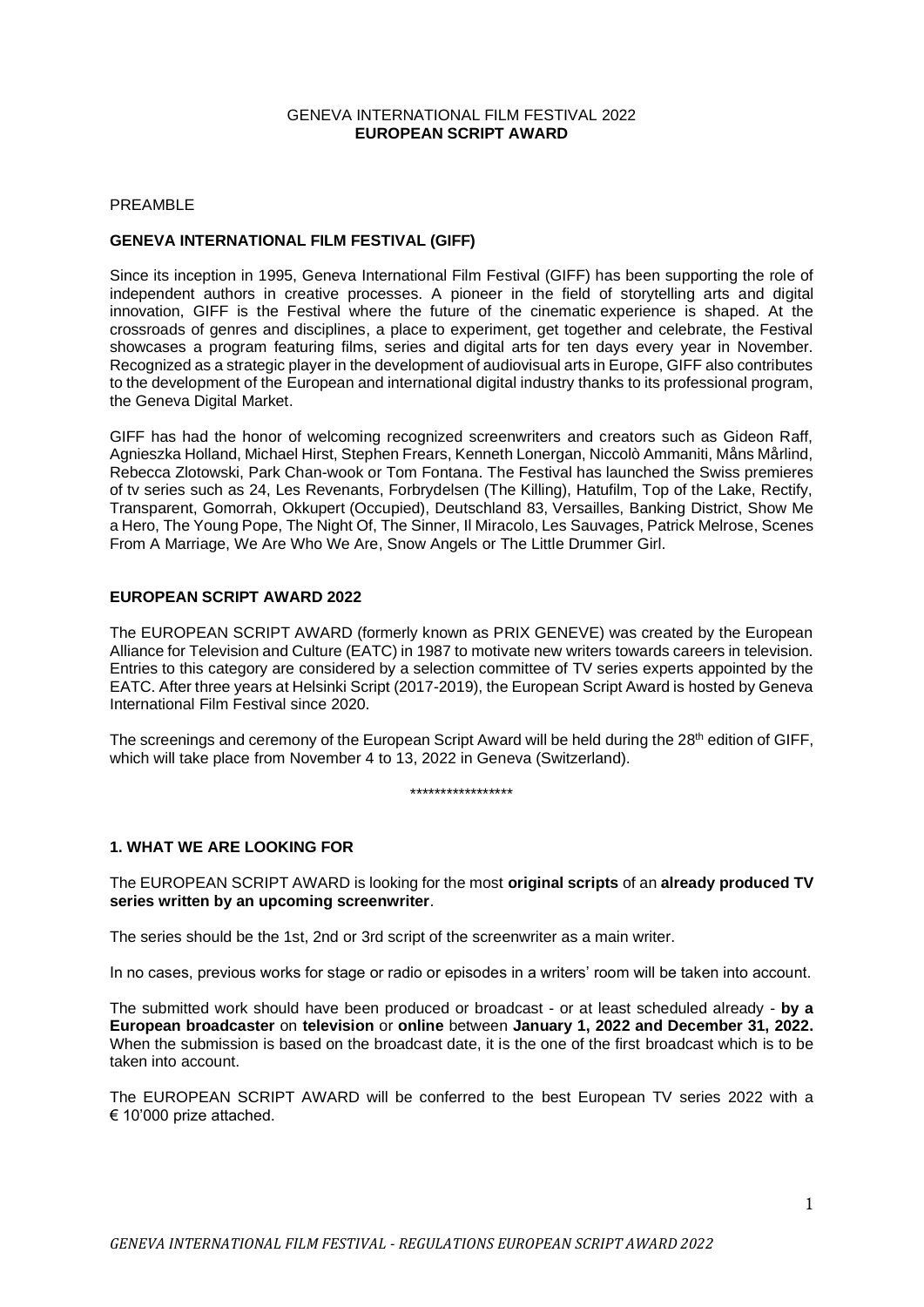# **2. WHO MAY SUBMIT**

The EUROPEAN SCRIPT AWARD is open to all broadcasters and production companies based in Europe. In the case of a national broadcaster consisting of several regional member stations, it is up to that broadcaster to decide whether it wants to participate on a national or on a regional level.

## **3. NUMBER OF ENTRIES**

There is no limit in the number of submissions to be entered by a single applicant. Series already submitted in previous editions of European Script Award are not accepted, even in a new version.

# **4. ADJUDICATION**

The EUROPEAN SCRIPT AWARD is judged by an appointed Jury composed of three international members: journalists and professionals from the audiovisual industry. A first Selection Committee composed of TV series experts from European broadcasters will pre-select a first short list of three TV series, which will be screened at GIFF and presented to the Jury who will give the European Script Award to one of them.

The Selection Committee will consider all submissions on the basis of the filled out submission form and material to be uploaded by the applicants on **MyGIFF** platform: [https://vp.eventival.com/giff/2022](https://vp.eventival.com/giff/2020).

The material to be uploaded will consist in:

The first episode of the TV series subtitled in English and a short synopsis of the other episodes in English (max. 3 pages).

The Jury is to decide on the winner of the EUROPEAN SCRIPT AWARD.

## **5. ANNOUNCEMENT OF THE PRIZE WINNER**

On Saturday, **November 12, 2022** the Prize Winner will be officially announced during the GIFF Closing Ceremony to take place in Geneva. To that end, the winner (main writer) of the EUROPEAN SCRIPT AWARD will be invited by early November to Geneva International Film Festival. The Festival Organizers expect the prize winner to attend the Awards Ceremony in person or to send a representative.

### **6. PRIZE MONEY & TROPHY**

The award will consist in a trophy and in a money prize of an amount of  $\epsilon$  10'000 and will go to the main writer. In case of cowriters the prize will be shared between them.

The EUROPEAN SCRIPT AWARD will be handed over to the writer/s of the winning entry during the GIFF Awards Ceremony to take place on Saturday, November 12, 2022 in Geneva (Switzerland).

### **7. SUBMISSIONS: DEADLINE, MATERIAL AND PROCEDURE**

**By August 31, 2022\*** the EATC located at the GIFF Office in Geneva must have received from each applicant and for each application:

**a) A video file of the first episode of the series subtitled in English**

**b) together with a short synopsis of the other episodes in English (max 3 pages)**

**c) and the specific submission form.**